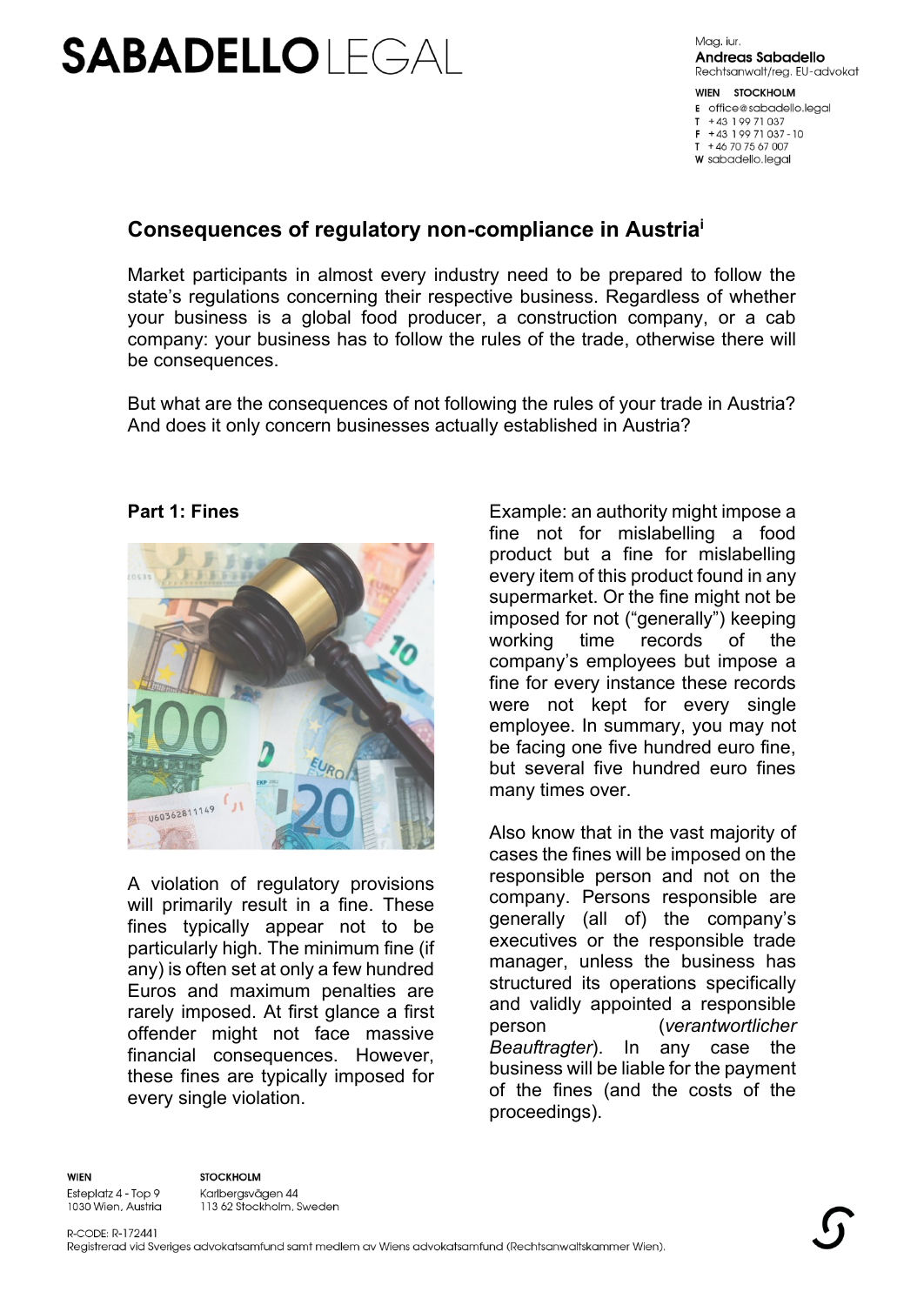## **Part 2: Revocation of the trade license**



Businesses in Austria generally need some form of permit to conduct their business. For most trades and industries that permit is a trade permit (*Gewerbeberechtigung*) and this trade permit may be more or less easy to obtain (mostly depending on the type of trade but also on the form in which the trade is conducted). However, one general requirement (details vary) for conducting almost every business is that the involved

## **Part 3: Unfair competition lawsuits**



Non-compliance with laws governing your business can constitute an act of unfair competition: breaking the law might safe one's business costs or

persons need to be reliable in the eye of the law in order to receive and keep a trade permit respectively hold the position as trade manager (*gewerberechtlicher Geschäftsführer*). Repeated violations of regulations governing that trade can result in the authority initiating revocation proceedings due to the loss of reliability. The same can apply in cases of severe violations of regulations not specifically governing the trade in question.

Repeated violations can therefore cause the need to restructure / restaff operations or – in the worst case – the shutting down of the operations.

Note, similarly to these trade law regulations a company might lose its "reliability" in terms of the Public Procurement Act: unreliable companies may be excluded from procurement proceedings.

entail some other unfair advantage. This exposes your business to lawsuits by competitors who are in compliance with these regulations. Unfair competition claims include cease and desist orders, claims for damages and unwanted publicity in the form of the publication of the court verdict (at the cost of the perpetrator). In fact, the costs associated with such civil lawsuits can exceed any fine the state might impose. And competitors may have and dedicate more resources to finding perpetrators than any authority. In addition, industry associations for the prevention of unfair competition specifically look for market participants who do not comply with applicable regulations